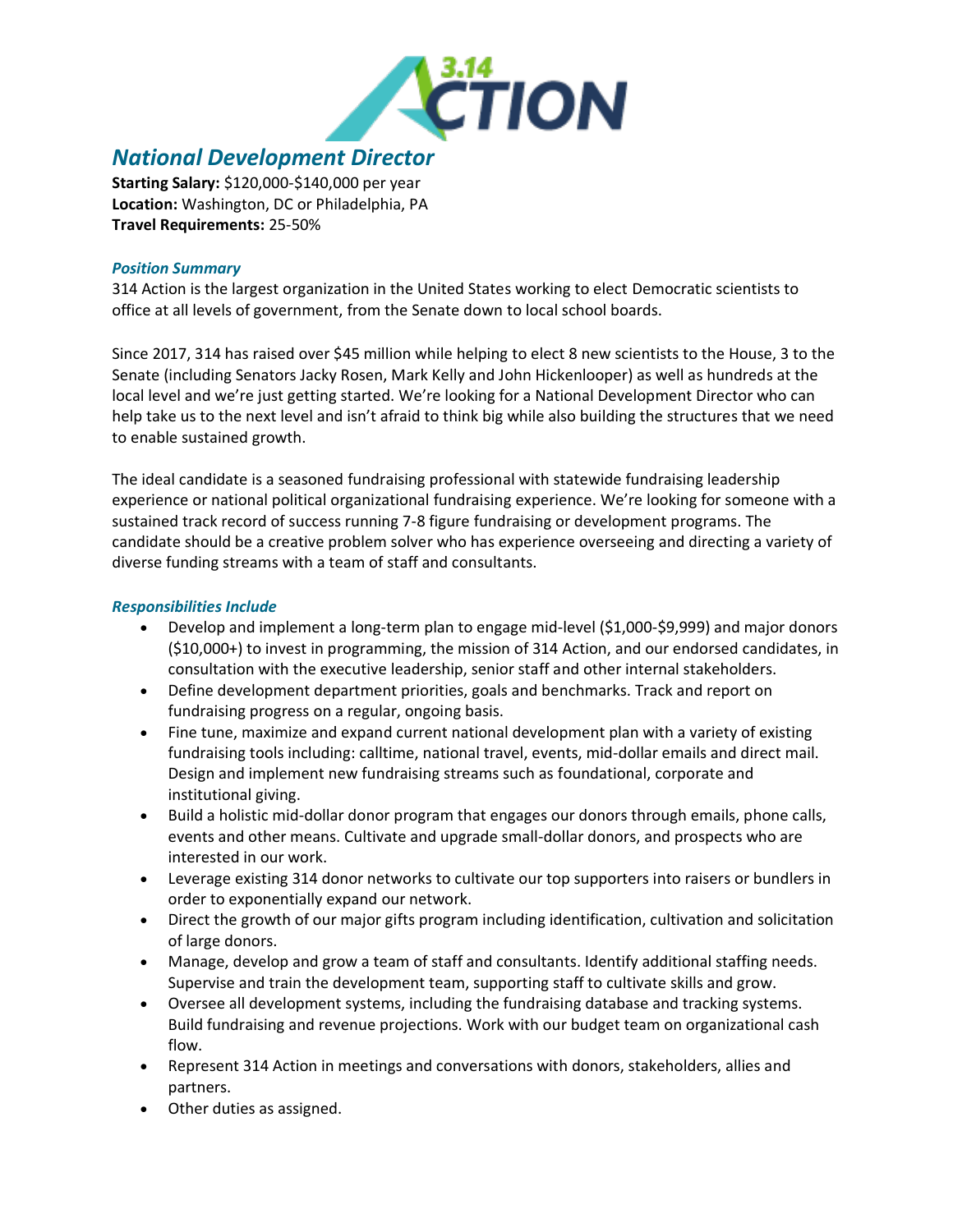### *Preferred Qualifications*

- 5 years or three election cycles experience in professional fundraising. Although candidates with fewer years or different types of experience are encouraged to apply.
- Experience leading development strategy and implementation
- National and/or multi-state fundraising experience
- Track record of managing a team of fundraising staff and working with senior organizational leadership and principals to execute a fundraising strategy
- Experience raising gifts with no fundraising limits or for 501c4s/Super PACs
- Flexibility and the ability to capitalize on opportunities that present themselves in fundraising
- Strong written and verbal communication skills; Detail oriented
- Understanding of progressive infrastructure landscape
- Knowledge of progressive and Democratic donors
- An entrepreneurial spirit
- Creative and ability to work well in a collaborative team environment
- Hard working and highly organized
- Having a driver's license and a willingness to drive during work travel is a bonus.

## *Benefits (upon meeting eligibility criteria):*

- 100% employer paid premiums for dental, vision, and platinum health insurance
- 401k Retirement Plan with up to 6% employer matching
- \$500 Quarterly Tech Stipend
- \$50 Monthly Transit Benefit for eligible employees located in DC and Philadelphia.
- Up to 15 days of paid vacation time per year
- Up to 10 days of paid sick leave per year
- 11 paid holidays per year. Additionally, our offices are closed between Christmas Eve and New Year's Day. Other religious holidays can be taken as extra paid days off for those who observe religions.
- Hybrid work environment: While we do want to give staff flexibility to work remotely, given the ongoing covid pandemic, the nature of this position requires in person work and travel, particularly to train and supervise junior staff members and meet with donors and prospects. You can expect to regularly be in the office at least three days a week.

## *How to Apply*

Interested candidates should apply online via this **[online application form](https://314action.applytojob.com/apply/FhIkRR3NUe/National-Development-Director)**. This announcement will remain posted until the position is filled. Please note that only those individuals whose qualifications match the current needs of this position will be considered applicants and will receive responses from 314 Action. Thank you for your interest.

#### *COVID-19 Policy*

All 314 Action employees are required to be fully vaccinated against COVID-19 as a condition of their employment.

#### *Equal Employment Opportunity Policy*

314 Action Fund provides equal employment opportunities to all employees and applicants for employment and prohibits discrimination and harassment of any type without regard to race, color, religion, age, sex, national origin, disability status, genetics, protected veteran status, sexual orientation,